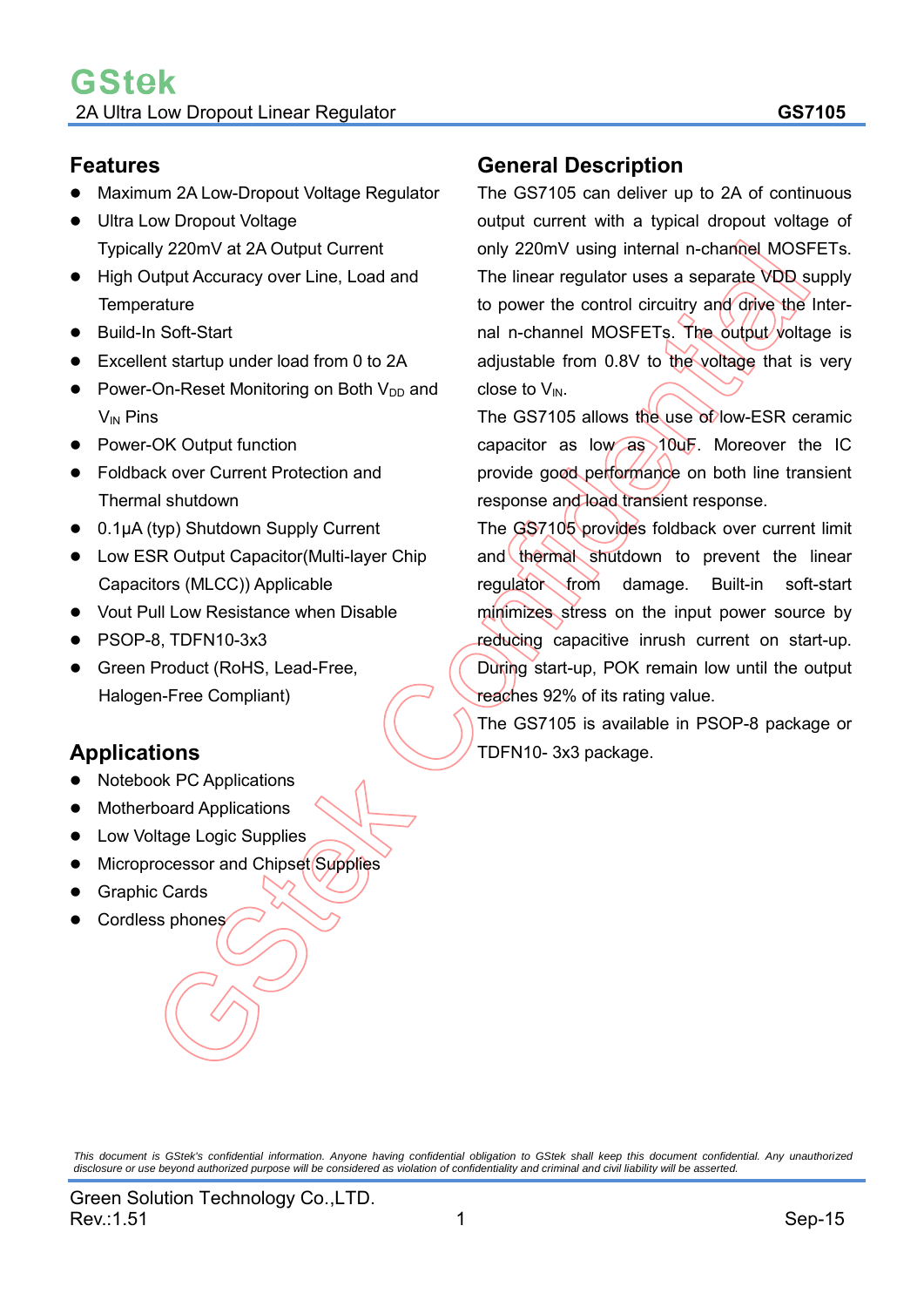## **Typical Application**

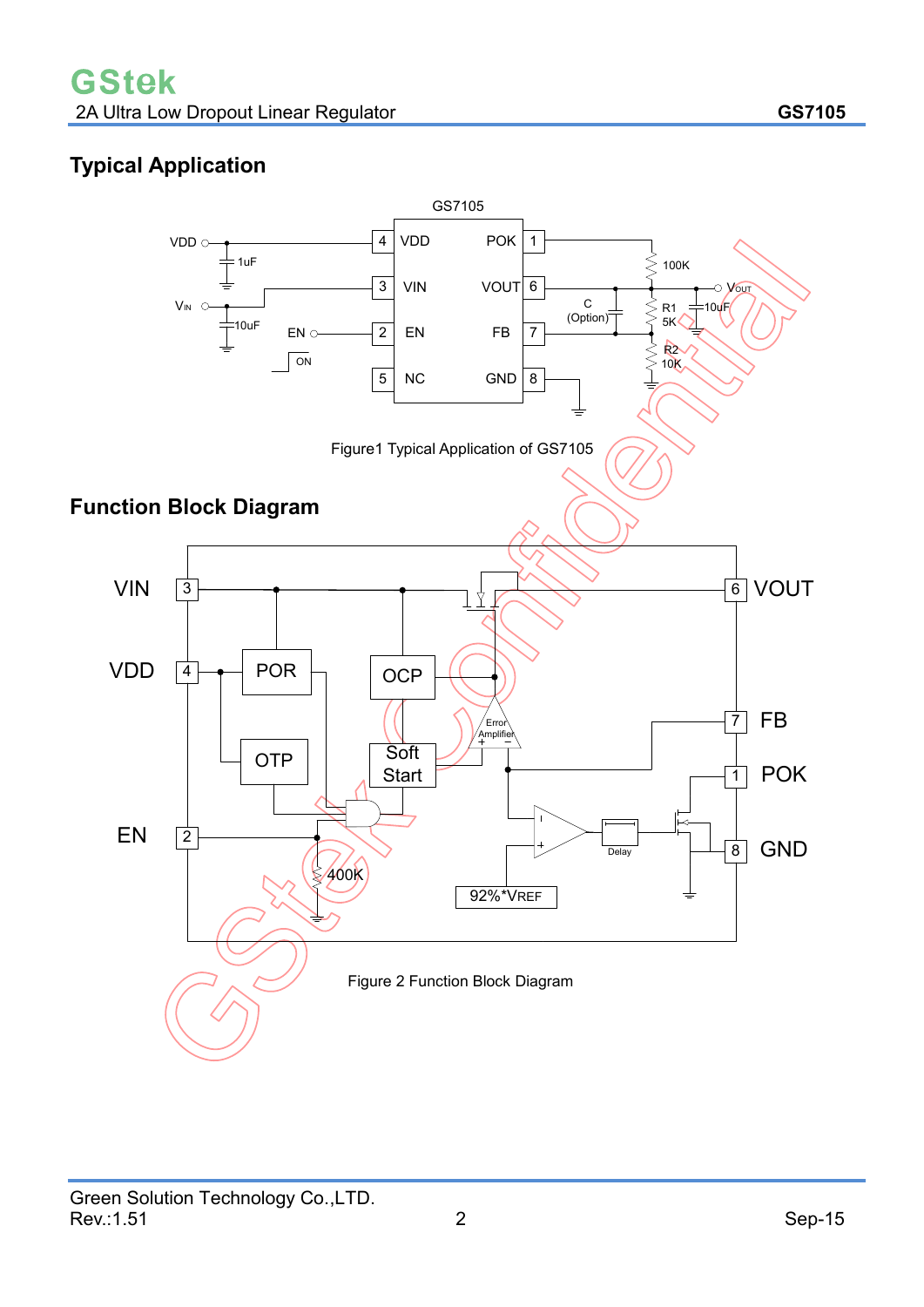## **Pin Configuration**





## **Pin Descriptions**

| Pin No. |            | <b>Name</b><br>I/O type |   | <b>Pin-Function</b>                                                                                                                                                      |
|---------|------------|-------------------------|---|--------------------------------------------------------------------------------------------------------------------------------------------------------------------------|
| PSOP8   | TDFN10-3x3 |                         |   |                                                                                                                                                                          |
|         | 5          | <b>POK</b>              | O | Open drain output. Setting high impedance once V <sub>OUT</sub><br>reaches 92% of its rating voltage                                                                     |
| 2       | 6          | EN                      |   | Chip Enable (active high). The device will be shutdown if<br>this pin is left open.                                                                                      |
| 3       | 7,8,9      | <b>VIN</b>              |   | Input Voltage. Large bulk capacitance should be placed<br>closely to this pin. A 10 $\mu$ F ceramic capacitor is<br>recommended at this pin.                             |
| 4       | 10         | <b>VDD</b>              |   | Supply voltage for control circuit. A 3V to 5V supply voltage<br>for control circuit is recommended and supply voltage<br>should be 1.5V higher than the output voltage. |
| 5       |            | <b>NC</b>               |   | Not connected                                                                                                                                                            |
| 6       | 1,2,3      | VOUT                    | O | Output Voltage. The power output of the device.                                                                                                                          |
|         | 4          | FB.                     |   | Eeedback Voltage. This pin is connected to the center tap of<br>an external resistor divider network to set the output voltage<br>as $V_{OUT} = 0.8(R1 + R2)/R2$ .       |
| 8       | 11         | <b>GND</b>              |   | Ground.                                                                                                                                                                  |

# **Ordering Information**

| <b>GS7105PP 2R</b>              |                                   |
|---------------------------------|-----------------------------------|
| 1. Package $\sqrt{\phantom{a}}$ | $\blacktriangleright$ 2. Shipping |

|           |          | .<br>. .                                  |                 |
|-----------|----------|-------------------------------------------|-----------------|
| <b>No</b> | Item-    |                                           | <b>Contents</b> |
|           | Package  | / <b>S</b> O: PSOP-8(B)<br>TD: TDFN10-3x3 |                 |
| າ         | Shipping | R: Tape & Reel                            |                 |

Example: GS7105 PSOP-8(B) Tape & Reel ordering information is "GS7105SO-R"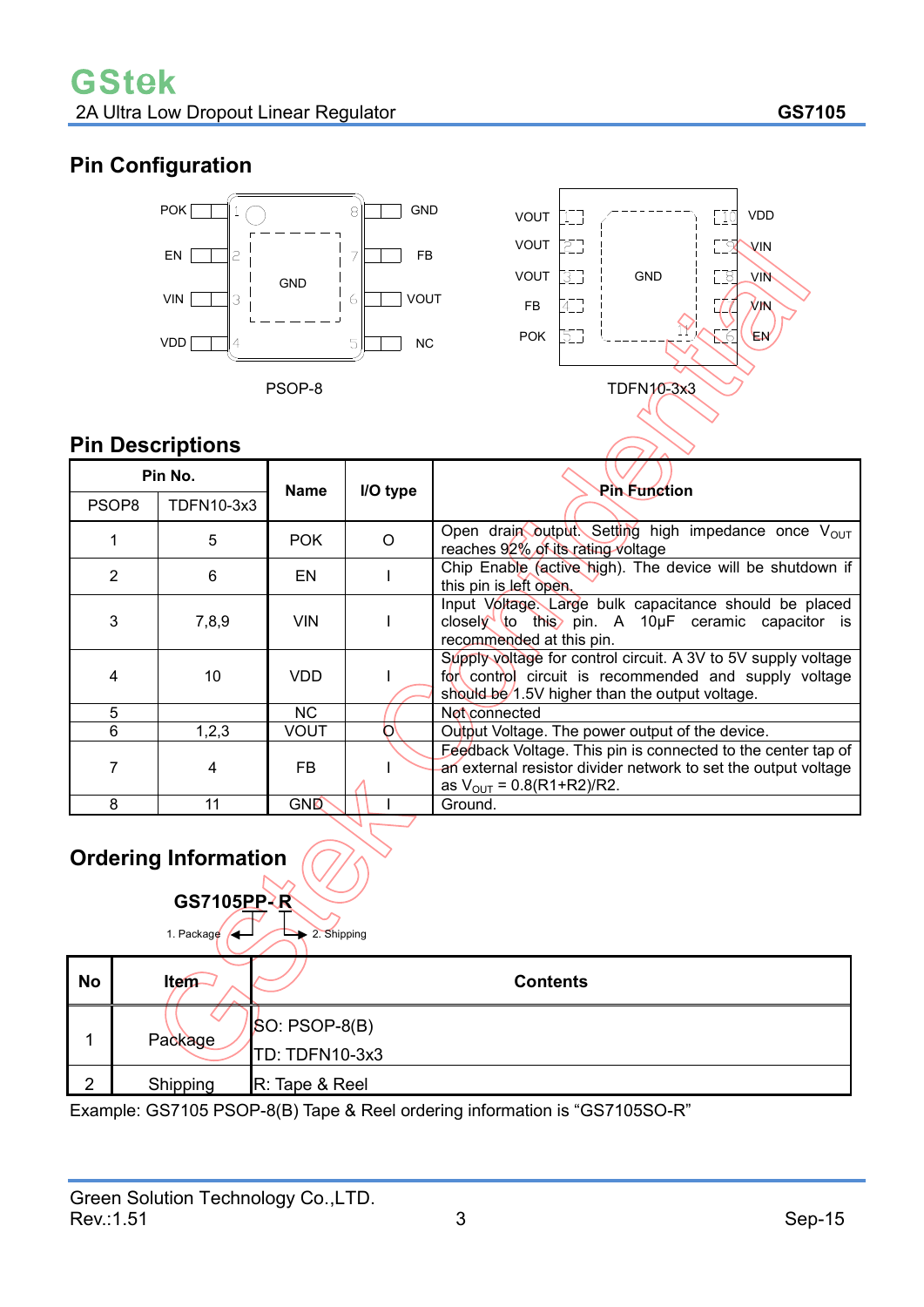## **Absolute Maximum Rating (Note 1)**

| <b>Parameter</b>                                    | Symbol                       | Limits                                 | <b>Units</b> |
|-----------------------------------------------------|------------------------------|----------------------------------------|--------------|
| <b>Supply Voltage</b>                               | $V_{\text{IN}}$              | $-0.3 < V_{IN} < 6$                    | V            |
| <b>Control Voltage</b>                              | $V_{DD}$                     | $-0.3 < V_{DD} < 6$                    | V            |
| <b>Output Voltage</b>                               | $V_{\text{OUT}}$             | $-0.3 < V_{\text{OUT}} < 5$            | v            |
| EN, FB, POK                                         |                              | $-0.3 < (V_{EN} V_{FB} V_{POK}) \le 6$ | V            |
| Package Power Dissipation at $T_A \leq 25^{\circ}C$ | $P_{D,PSOP-8}$               | 1333                                   | mW           |
| Package Power Dissipation at $T_A \leq 25^{\circ}C$ | $P_{D_TDPN10-3x3}$           | 1670                                   | mW           |
| Junction Temperature                                | $T_{\rm J}$                  | $-45 - 150$                            | $^{\circ}C$  |
| <b>Storage Temperature</b>                          | $T_{\text{STG}}$             | $-65 - 150$                            | $^{\circ}C$  |
| Lead Temperature (Soldering) 10S                    | $\mathsf{T}_{\mathsf{LEAD}}$ | 260                                    | °C           |
| ESD (Human Body Mode) (Note 2)                      | $V_{ESD\_HBM}$               | 2K                                     | V            |
| ESD (Machine Mode) (Note 2)                         | $V_{ESD_MM}$                 | 200                                    | V            |

## **Thermal Information (Note 3)**

| <b>Parameter</b>                              | Symbol                              | Limits | <b>Units</b>  |
|-----------------------------------------------|-------------------------------------|--------|---------------|
| <b>Thermal Resistance Junction to Ambient</b> | $\theta_{JA}$ PSOP-8                | 75     | $\degree$ C/W |
| <b>Thermal Resistance Junction to Case</b>    | $\theta_{\text{JC} \text{PSOP}_28}$ | 12     | $\degree$ C/W |
| Thermal Resistance Junction to Ambient        | $\theta$ JA TOFN10-3x3              | 60     | $\degree$ C/W |
| <b>Thermal Resistance Junction to Case</b>    | $\theta$ Je $f$ DFN10-3x3           | ა      | $\degree$ C/W |

## **Recommend Operating Condition (Note 4)**

| <b>Parameter</b>       | Symbol                     | Limits                               | <b>Units</b> |
|------------------------|----------------------------|--------------------------------------|--------------|
| <b>Supply Voltage</b>  | $V_{\text{IN}}$            | 1.0 < $V_{IN}$ < Min{5.2, $V_{DD}$ } |              |
| <b>Control Voltage</b> | $\mathsf{V}_{\mathsf{DD}}$ | $3.0 < V_{DD} < 5.5$                 |              |
| Junction Temperature   |                            | $-40 \sim 125$                       | $\sim$       |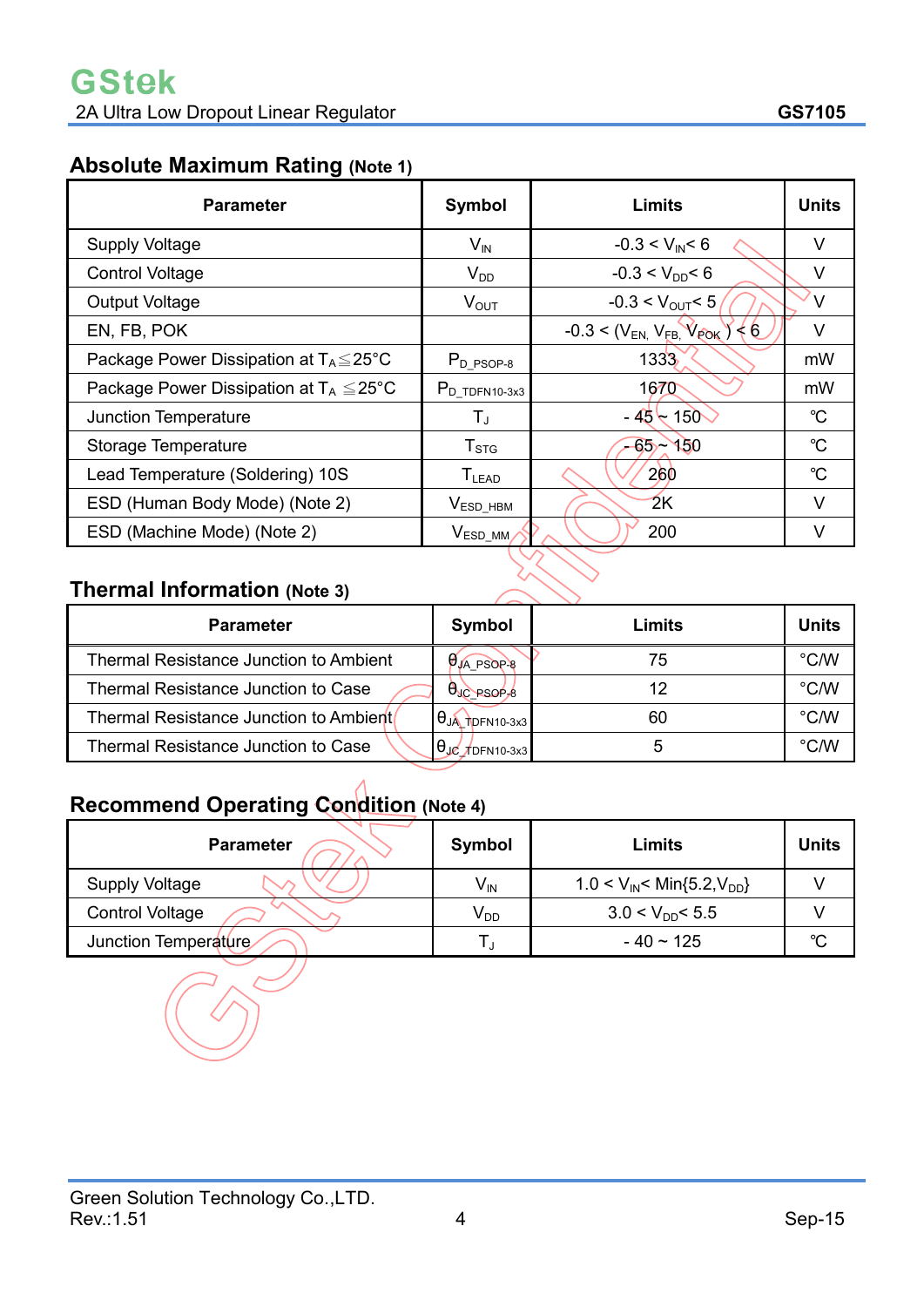## **Electrical Characteristics**

 $(V_{IN} = V_{OUT} + 0.5V, V_{EN} = V_{DD} = 5V, C_{IN} = C_{OUT} = 10uF, T_A = T_J = 25°C)$ 

| <b>Parameter</b>                            | <b>Symbol</b>                 | <b>Conditions</b>                                                                   | Min.   | Typ. | Max.                   | <b>Units</b>  |
|---------------------------------------------|-------------------------------|-------------------------------------------------------------------------------------|--------|------|------------------------|---------------|
| <b>Supply Voltage Section</b>               |                               |                                                                                     |        |      |                        |               |
| V <sub>DD</sub> Operation Voltage<br>Range  | $V_{DD}$                      | $V_{DD}$ Input Range, $V_{OUT} = V_{REF}$                                           | 3.0    |      | 5.5                    | V             |
| V <sub>IN</sub> Operation Voltage<br>Range  | $V_{IN}$                      | V <sub>IN</sub> Input Range, V <sub>OUT</sub> =V <sub>REF</sub>                     | 1.0    |      | Min 5.2<br>$\setminus$ | V             |
| Quiescent current                           | $I_{\mathsf{Q}}$              | $V_{DD} = V_{IN} = V_{EN} = 5V, I_{OUT} = 0A,$<br>$V_{\text{OUT}} = V_{\text{REF}}$ |        | NÒ   | 1.5                    | mA            |
| <b>VDD Input current</b>                    | <b>I</b> <sub>VDD</sub>       | $V_{DD}$ = $V_{IN}$ = $V_{EN}$ =5V, $I_{OUT}$ =0A,<br>VOUT <sup>=VREF</sup>         |        | 49.  | 1.5                    | mA            |
| <b>Control Input Current</b><br>in Shutdown | $IVDD_SD$                     | $V_{DD} = V_{IN} = 5.0 V$ , $I_{OUT} = 0 A$ ,<br>$V_{EN} = 0V$                      |        | 0.1  | $\overline{2}$         | uA            |
| V <sub>DD</sub> POR Threshold               | <b>V</b> <sub>DDRTH</sub>     |                                                                                     | 24     | 2.7  | 3                      | $\vee$        |
| V <sub>DD</sub> POR Hysteresis              |                               |                                                                                     | 0.15   | 0.2  |                        | V             |
| V <sub>IN</sub> POR Threshold               | $V_{INRTH}$                   |                                                                                     | 0.55   | 0.75 | 0.95                   | $\vee$        |
| V <sub>IN</sub> POR Hysteresis              |                               |                                                                                     | 0.13   | 0.20 |                        | V             |
| <b>Output Voltage</b>                       |                               |                                                                                     |        |      |                        |               |
| Reference Voltage                           | $V_{REF}$                     | $I_{OUT} = 1$ mA, $V_{OUT} = V_{REF}$                                               | 0.784  | 0.8  | 0.816                  | V             |
| <b>Output Voltage</b><br>Accuracy           |                               |                                                                                     | $-2.0$ |      | $+2.0$                 | $\%$          |
| Line Regulation (V <sub>DD</sub> )          | $\triangle$ $V_{LINE\_VDD}$   | $V_{DD}$ =4 $V$ to 5 $V$ , $V_{OUT}$ =1mA,<br>VOUT=VREF, VIN=2V                     |        | 0.03 | 0.2                    | %             |
| Line Regulation (V <sub>IN</sub> )          | $\triangle$ $V_{LINE}$        | $M_{\text{IN}}$ =1.2V to 5V, $I_{\text{OUT}}$ =1mA,<br>VOUT <sup>=VREF</sup>        |        | 0.01 | 0.1                    | $\frac{0}{0}$ |
| Load Regulation<br>(Note 5)                 | $\triangle$ $V_{\text{LOAD}}$ | $I_{\text{OUT}}$ 1 mA to 3 A, $V_{\text{OUT}} = V_{\text{REF}}$                     |        | 0.1  | 1.5                    | %             |
| V <sub>OUT</sub> Pull Low<br>Resistance     |                               | $\mathcal{Y}_{\mathsf{DD}}$ =V <sub>IN</sub> =5.0V, V <sub>EN</sub> =0V             |        | 130  |                        | Ω             |
| <b>Dropout Voltage</b>                      |                               |                                                                                     |        |      |                        |               |
| Dropout Voltage                             | V <sub>DROP</sub>             | $V_{\text{OUT}}=V_{\text{REF}}$ , $I_{\text{OUT}}=1$ A                              |        | 110  | 210                    | mV            |
| (Note 6)                                    |                               | $V_{OUT} = V_{REF}$ , $I_{OUT} = 2A$                                                |        | 220  | 320                    | mV            |
| <b>Protection</b>                           |                               |                                                                                     |        |      |                        |               |
| <b>Current Limit</b>                        | <b>ILIM</b>                   | $V_{DD}$ = $V_{IN}$ = $V_{EN}$ =5V, $V_{OUT}$ = $V_{REF}$                           |        | 3.5  |                        | A             |
| <b>Short Circuit Current</b>                | <b>FOLDBACK</b>               | $V_{\text{OUT}}$ <0.2V                                                              |        | 100  |                        | mA            |
| <b>Thermal Shutdown</b><br>Temperature      | $T_{SD}$                      | T <sub>J</sub> Rising                                                               |        | 160  |                        | °C            |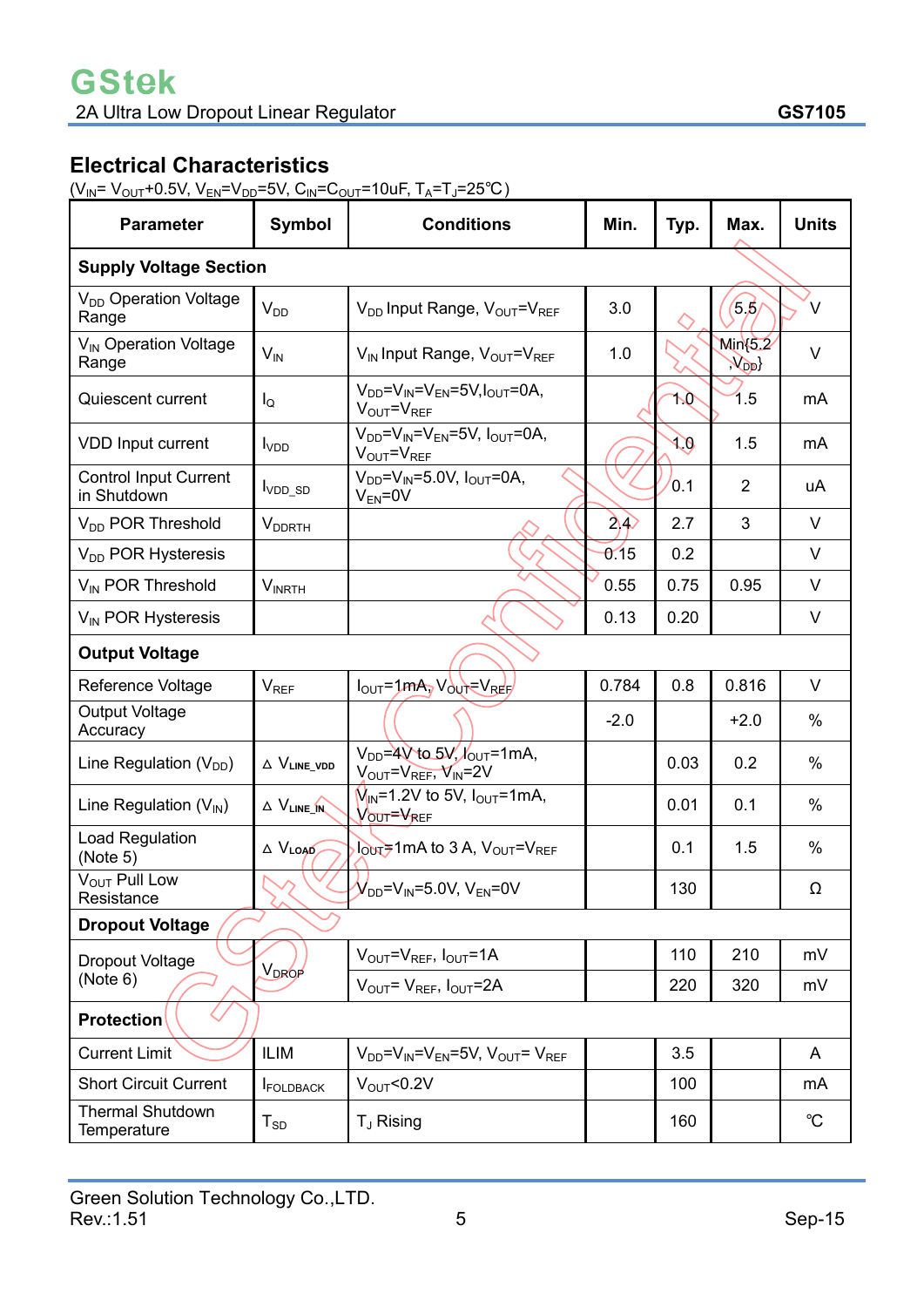| <b>Thermal Shutdown</b><br><b>Returned Temperature</b> |                       |                       |                  |                          | 110          |      | °C   |
|--------------------------------------------------------|-----------------------|-----------------------|------------------|--------------------------|--------------|------|------|
| <b>Enable</b>                                          |                       |                       |                  |                          |              |      |      |
| <b>EN</b>                                              | Logic-Low<br>Voltage  |                       | $V_{DD} = 5V$    |                          |              | 90   | V    |
| <b>Threshold</b>                                       | Logic-High<br>Voltage |                       | $V_{DD} = 5V$    | 1.4                      |              |      |      |
| <b>EN Input Bias Current</b>                           |                       | <b>I<sub>EN</sub></b> | $V_{EN} = 5V$    |                          | $\mathbf{P}$ | 20   | uA   |
| <b>Power OK</b>                                        |                       |                       |                  |                          |              |      |      |
| POK Rising Threshold                                   |                       |                       | $V_{REF}$ Rising |                          | 92           |      | $\%$ |
| <b>POK Hysteresis</b>                                  |                       | $V_{REF}$ falling     |                  | $\overline{\mathscr{S}}$ |              | $\%$ |      |
| POK Sink Capability                                    |                       | $I_{PGOOD} = 1mA$     |                  | 0.2                      | 0.4          | V    |      |
| POK Delay                                              |                       |                       | -40°C ~125°C     |                          | 1.3          |      | mS   |

**Note 1**.Stresses listed as the above "Absolute Maximum Ratings" may cause permanent damage to the device. These are for stress ratings. Functional operation of the device at these or any other conditions beyond those indicated in the operational sections of the specifications is not implied. Exposure to absolute maximum rating conditions for extended periods may remain possibility to affect device reliability.

- **Note 2.**Devices are ESD sensitive. Handling precaution recommended.
- **Note 3.** $\theta_{JA}$  is measured in the natural convection at  $T_A=25^{\circ}$  on a high effective thermal conductivity test board (4 Layers, 2S2P) of JEDEC  $51-7$  thermal measurement standard. The case point of  $\theta_{\text{JC}}$  is on the expose pad for PSOP-8 package.
- **Note 4.**The device is not guaranteed to function outside its operating conditions.
- Note 5. Regulation is measured at constant junction temperature by using a 2ms current pulse. Devices are tested for load regulation in the load range from 1mA to 2A.
- **Note 6.** The Dropout voltage is defined as  $V_{\text{IN}}V_{\text{OUT}}$ , which is measured when  $V_{\text{OUT}}$  is 0.98\* $V_{\text{OUT}(\text{NORMAL})}$ . The Dropout voltage is measured at constant junction temperature by using a 2ms current pulse.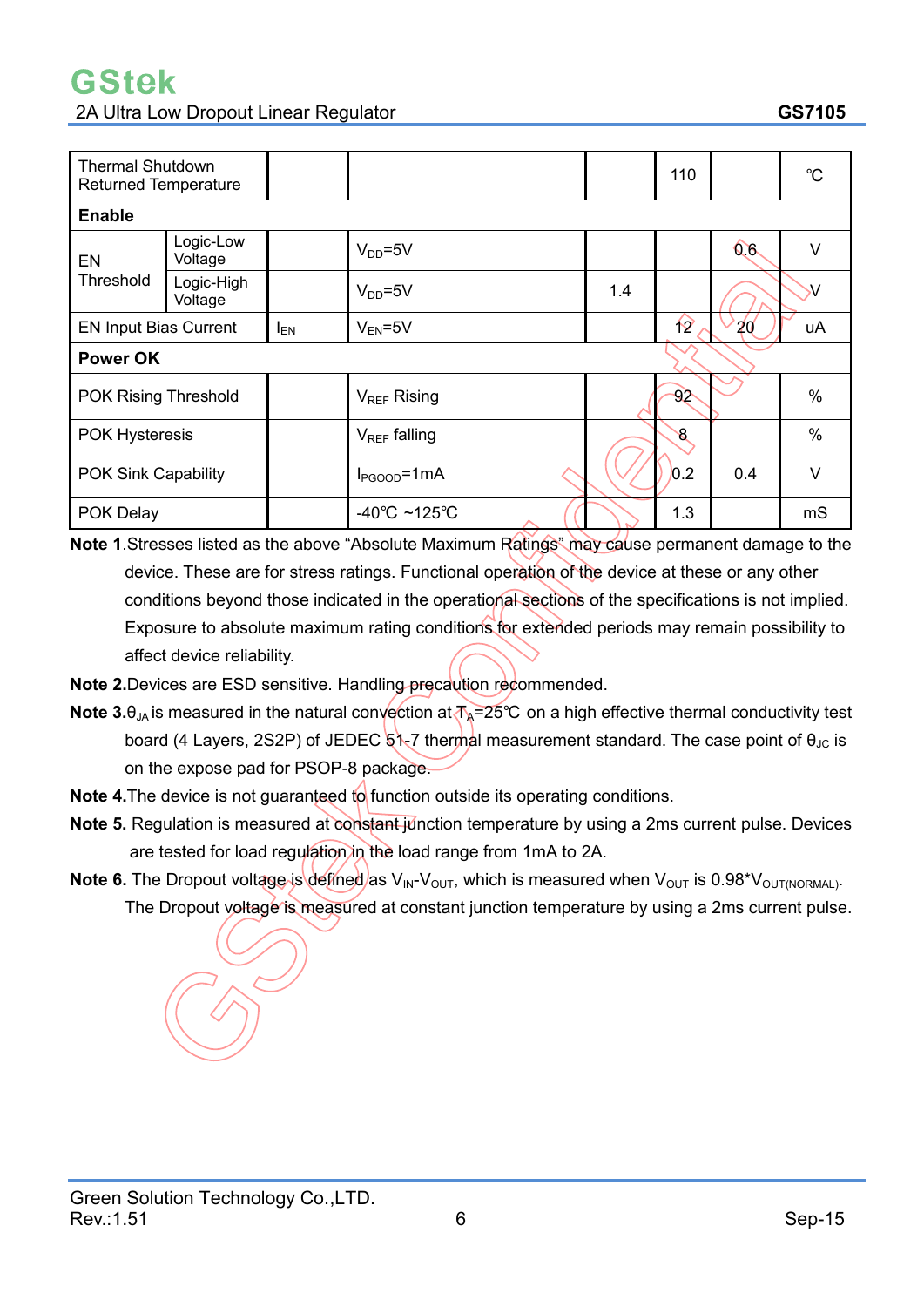## **Typical Characteristics**

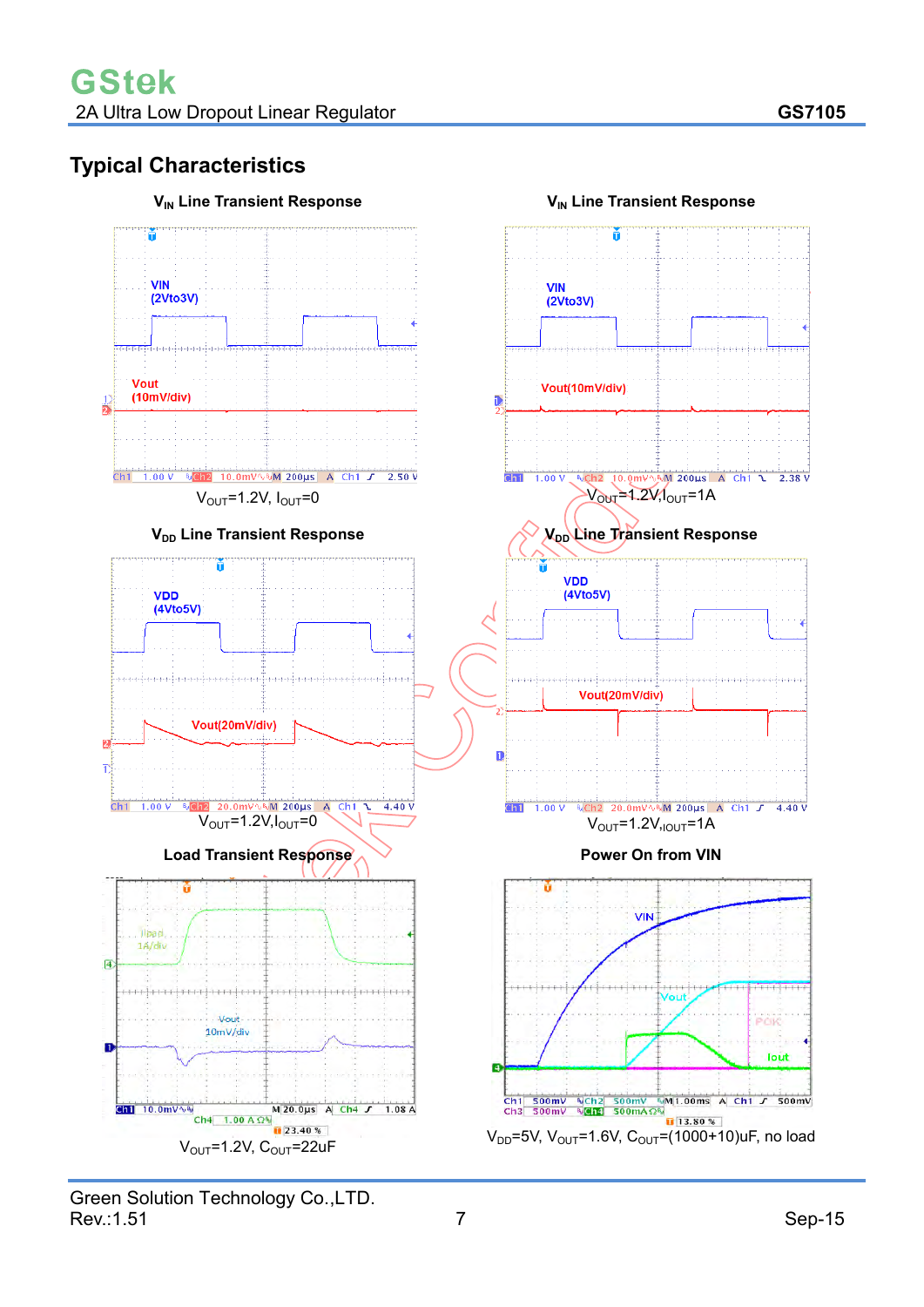**Power On from V<sub>DD</sub>** 







**Turn On from EN**



Green Solution Technology Co., LTD.<br>Rev.: 1.51  $\textsf{Rev}.:1.51$  Sep-15

R

 $\sqrt[\alpha]{\mathsf{Ch4}}$  500mV

 $50.00%$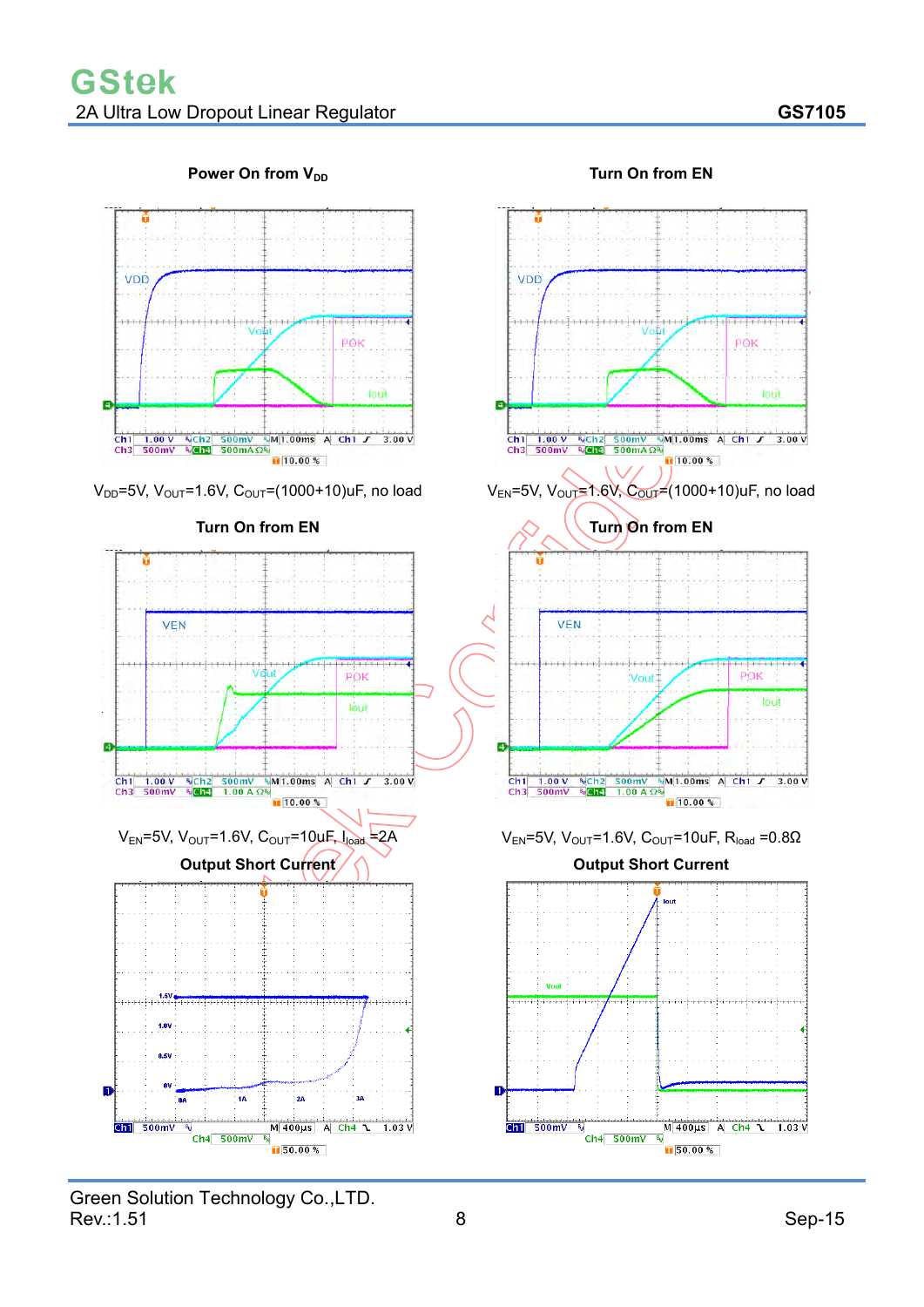

**Dropout Voltage vs. Output Current Shutdown Current vs. Input Voltage**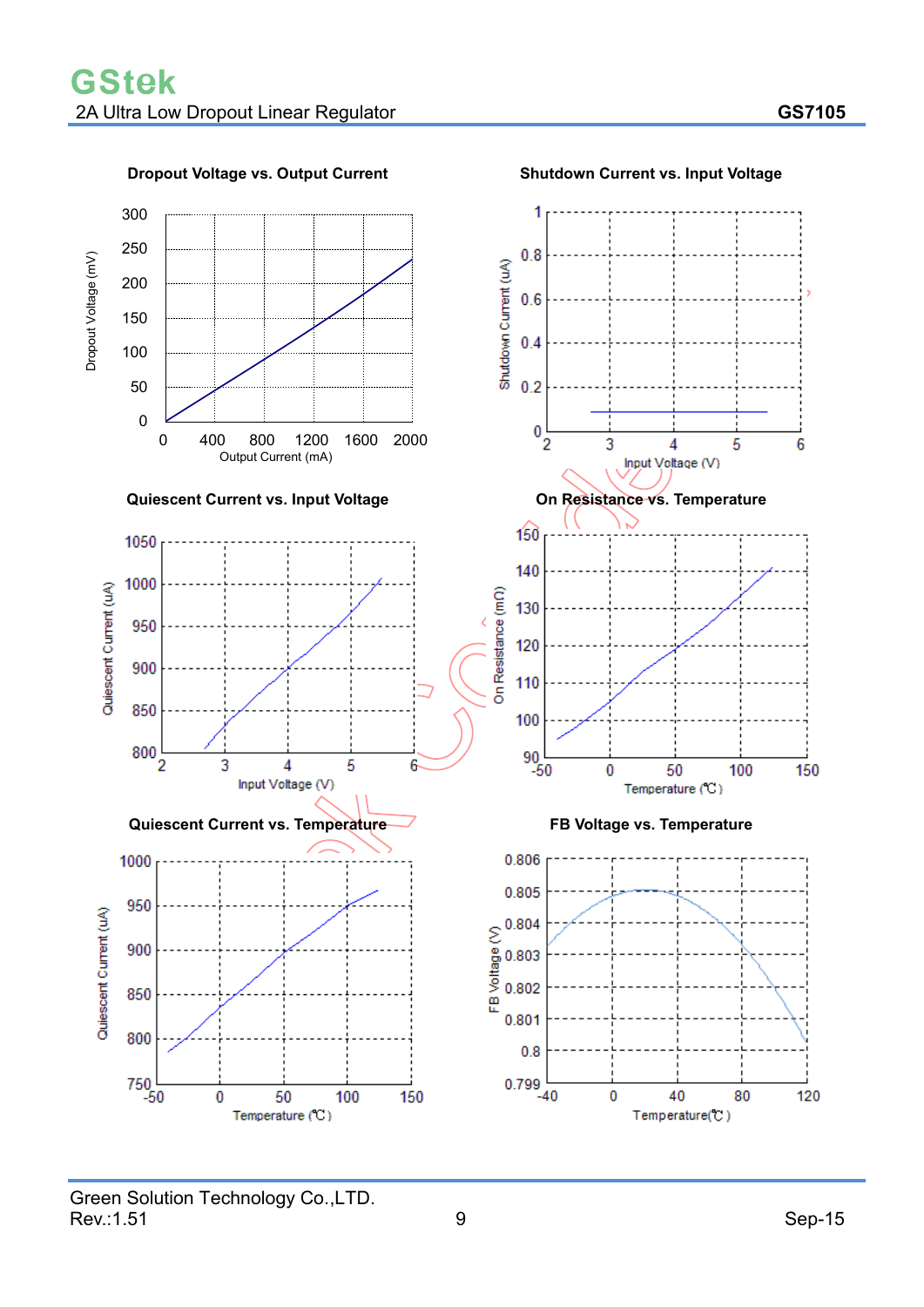### **Application Information Enable**

The GS7105 has a dedicated enable pin(EN). When the EN pin is in the logic low  $(V_{FN} < 0.6V)$ , the regulator will be turned off, reducing the supply current to less than 1uA.

When the EN pin is in the logic high  $(V_{EN} > 1.4V)$ , the regulator will be turned on and undergoes a new soft-start cycle. Left open, the EN pin is pulled down by a internal resistor to shut down the regulator.

#### **Power-on-Reset**

The GS7105 features a power-on-reset control through monitor both input voltages to prevent wrong operations. Only after the two supply voltages exceed their rising POR threshold voltages, the regulator is to be initiated and starts up.

#### **POK**

The POK pin is an open-drain output, and can be connects to  $V_{\text{OUT}}$  or other rail through an external pull-up resistor. As the output voltage arrives 92% of normal output voltage, an internal delay function starts to perform a delay time and then output the POK pin high to indicate the output is OK. As the output voltage falls below the falling Power-OK threshold or one of the two supply voltages falls below it's falling POR threshold, the POK pin will output low immediately without a delay time.

#### **Build-In Soft-Start**

An internal soft-start function controls rise rate of the output voltage to limit the current surge at start-up. The typical soft-start interval is about 1.5mS.

#### **Current Limit**

The GS7105 contains a foldback over current protection function. It allows the output current to reach the maximum value of 3.5A. Then further decreases in the load resistance reduce both the load current and the load voltage. The main advantage of foldback limiting is less power dissipation in the pass transistor under shortedload conditions. During startup, the current limit value is set to a high value, thus GS7105 can operate in full load condition. After startup, the current limit value is set to a normal value, so the pass transistor can be protected well.

#### **Thermal-Shutdown Protection**

Thermal Shutdown protects GS7105 from excessive power dissipation. If the die temperature exceeds 160°C, the pass transistor is shut off. 50°C of hysteresis prevents the regulator from turning on until the die temperature drops to 110°C.

#### **Output Capacitor selection**

The GS7105 is designed to employ ceramic output capacitors as low as 10uF; if employ EL output capacitor as large as 1000uF, feedback resistance(Rbottom) should be larger than 100K ohm(Table 2). Place the capacitors physically as close as possible to the device with wide and direct PCB traces. Capacitor ESR should be less than 50mohm.

|         | Cout         | Rbottom   |
|---------|--------------|-----------|
| Ceramic | $\geq 10$ uF | $≥$ 0.1ΚΩ |
| FΙ      | 1000uF       | $≥$ 100ΚΩ |

| Table 1 Cout capacitor vs. Rbottom resistance |  |
|-----------------------------------------------|--|
|-----------------------------------------------|--|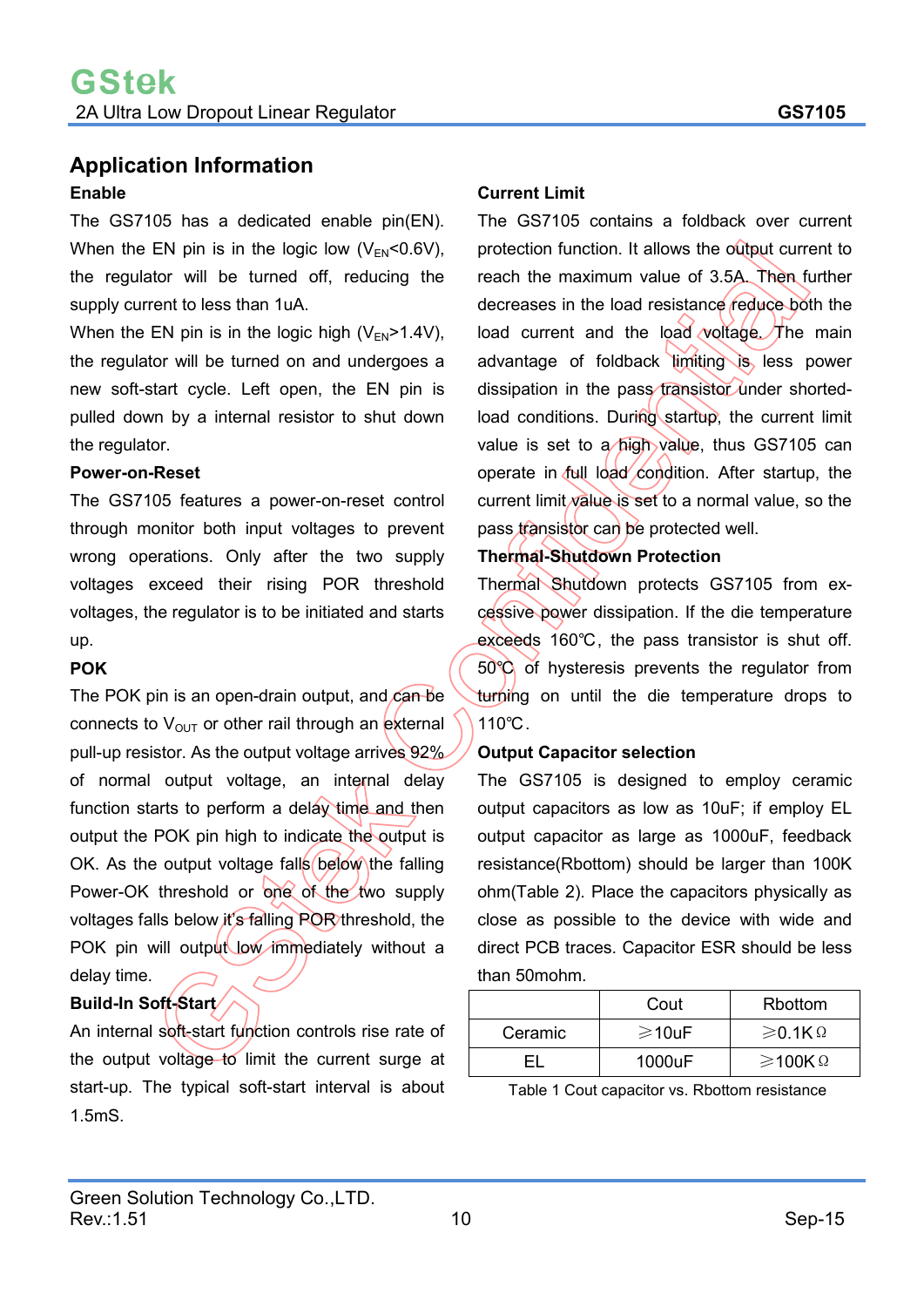#### **Feedback Network**

Figure 3 shows the feedback network. The suggested design procedure is to choose R2=10KΩ and then calculate R2 using the following formula:  $R1 = (V_{OUT}/V_{REF} - 1)*R2$ .



Figure 3. Feedback Network

 $C_{\text{OPTION}}$  can improve transient response, and recommend value as follow:

| $V_{\rm OUT}$    | R1                            | COPTION     |
|------------------|-------------------------------|-------------|
| $0.8V \sim 1.6V$ | $0 \sim 10 \text{ K}\Omega$   | 470pF~1nF   |
| $1.6V \sim 2.4V$ | 10 K $\Omega$ ~ 20 K $\Omega$ | 100pF~500pF |
| $2.4V \sim 3.6V$ | 20 K $\Omega$ ~ 30 K $\Omega$ | 20pF~300pF  |

Table 2 R1 vs.  $C_{\text{OPTION}}$ 

#### **Input Capacitor selection**

Bypass VIN to ground with a 10uF or greater capacitor. Bypass VDD to ground with a 1uF capacitor for normal operation in most applications. Ceramic, tantalum or aluminum electrolytic capacitors may be selected for input capacitor. However ceramic capacitors are recommended due to their significant cost and space savings. Place the capacitors physically as close as possible to the device with wide and direct PCB traces.

**Power Dissipation and Layout Considerations**  Although internal thermal limiting function is integrated in GS7105, continuously keeping the junction near the thermal shutdown temperature may possibly affect device reliability. For

continuous operation, it is highly recommended to

keep the junction temperature below the maximum operation junction temperature 125°C for maximum reliability.

The power dissipation definition in device is:

 $P_D = (V_{IN} - V_{OUT}) \times I_{OUT} + V_{DD} \times I_Q$ 

The maximum power dissipation can be calculated as:

 $P_{D(MAX)} = (T_{J(MAX)} - T_A) / \theta_{JA}$ 

Where  $T_{J(MAX)}$  is the maximum operation junction temperature  $125^{\circ}$ C,  $T_{\text{A}}$  is the ambient temperature and the  $\theta_{JA}$  is the junction to ambient thermal resistance

The thermal resistance  $\theta_{JA}$  for PSOP-8 package is 75°CMV on the standard JEDEC 51-7 (4 layers, 2S2P) thermal test board. The copper thickness is 2oz. The maximum power dissipation at  $T_A$  = 25°C can be calculated by following formula:

 $P_{D(MAX)} = (125^{\circ}C - 25^{\circ}C) / (75^{\circ}C/W) = 1.33W$ (SOP-8 Exposed Pad on the minimum layout)

The thermal resistance  $\theta_{JA}$  for TDFN10-3x3 package is 60°C/W on the standard JEDEC 51-7 (4 layers, 2S2P) thermal test board. The maximum power dissipation at  $T_A = 25^{\circ}$ C can be calculated by following formula:

 $P_{D(MAX)} = (125^{\circ}C - 25^{\circ}C) / (60^{\circ}C/W) = 1.67W$ 

The thermal resistance  $\theta_{JA}$  of PSOP-8 is determined by the package design and the PCB design. Copper plane under the exposed pad is an effective heat sink and is useful for improving thermal conductivity. As shown in Figure 3, the amount of copper area to which the PSOP-8 is mounted affects thermal performance. When mounted to the standard PSOP-8 pad (Figure 3.a),  $\theta_{JA}$  is 75°C/W. Adding copper area of pad under the PSOP-8 Figure 3.b) reduces the  $\theta_{JA}$  to 54°C/W. Even further, increasing the copper area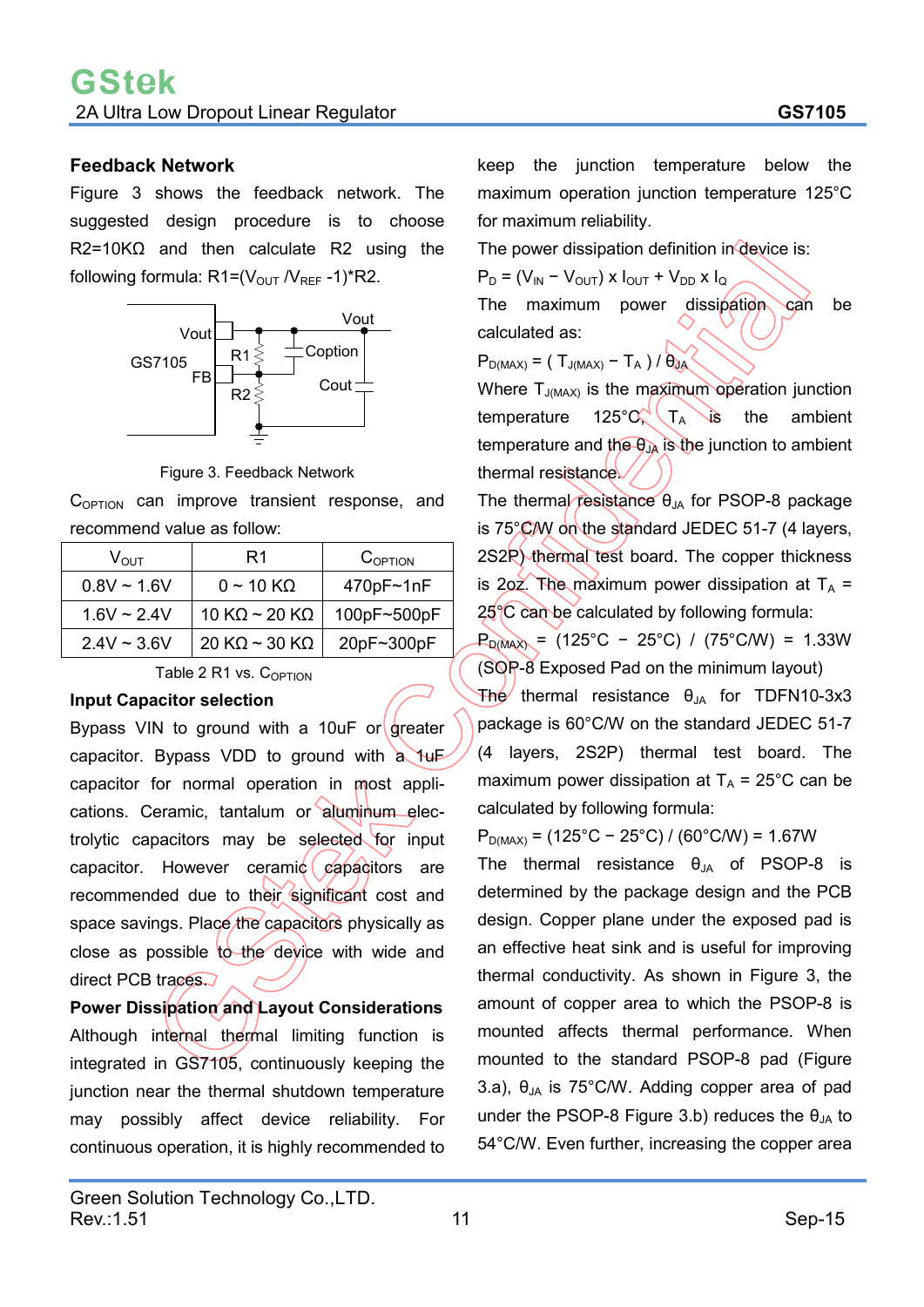of pad to 70mm2 (Figure 3.c) reduces the  $\theta_{JA}$  to 49°C/W.





Figure 3 (b). Copper Area =  $30$ mm<sup>2</sup>,  $\theta_{JA}$  =  $54^{\circ}$ C/W



Figure 3 (c). Copper Area = 70mm<sup>2</sup>,  $\theta_{JA}$  = 49 $\degree$ C/W Figure 3.  $\theta$ <sub>JA</sub> vs. Different Cooper Area Layout Design And Figure 4 shows a curve for the  $\theta_{JA}$  of the PSOP-8 package for different copper area sizes using a typical PCB with 2oz copper in still air.





The maximum power dissipation depends on operating ambient temperature or fixed  $T_{J(MAX)}$  and thermal resistance  $\theta_{JA}$ . For GS7105 packages, the Figure 5 of derating curves allows the designer to see the effect of rising ambient temperature on the maximum power allowed.



Figure 5 Derating Curve for Packages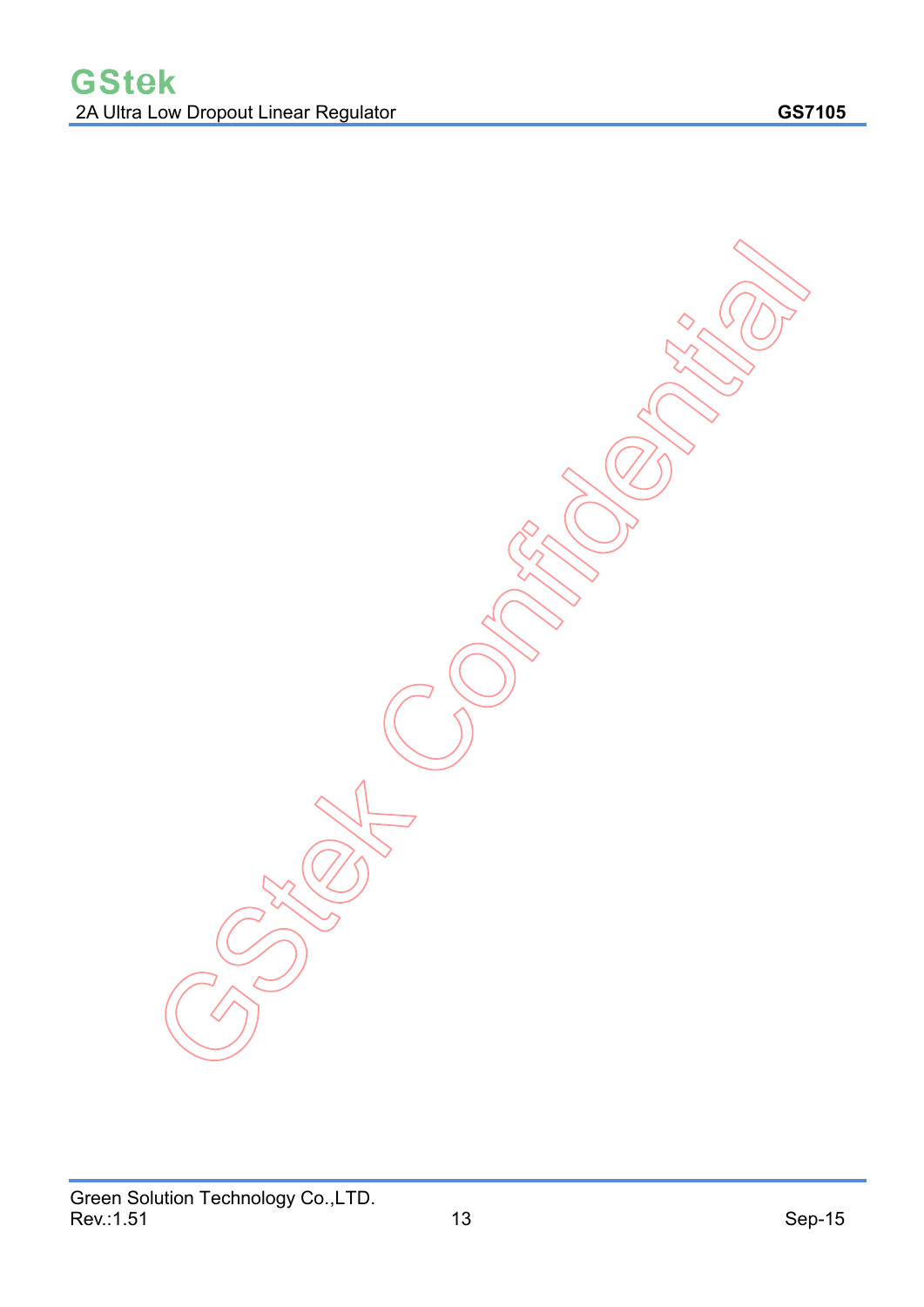## **Package Dimensions, PSOP-8(B)**



#### Note:

- 1. Min.: Minimum dimension specified.
- 2. Max.: Maximum dimension specified.
- 3. REF.: Reference. Normal/Regular dimension specified for reference.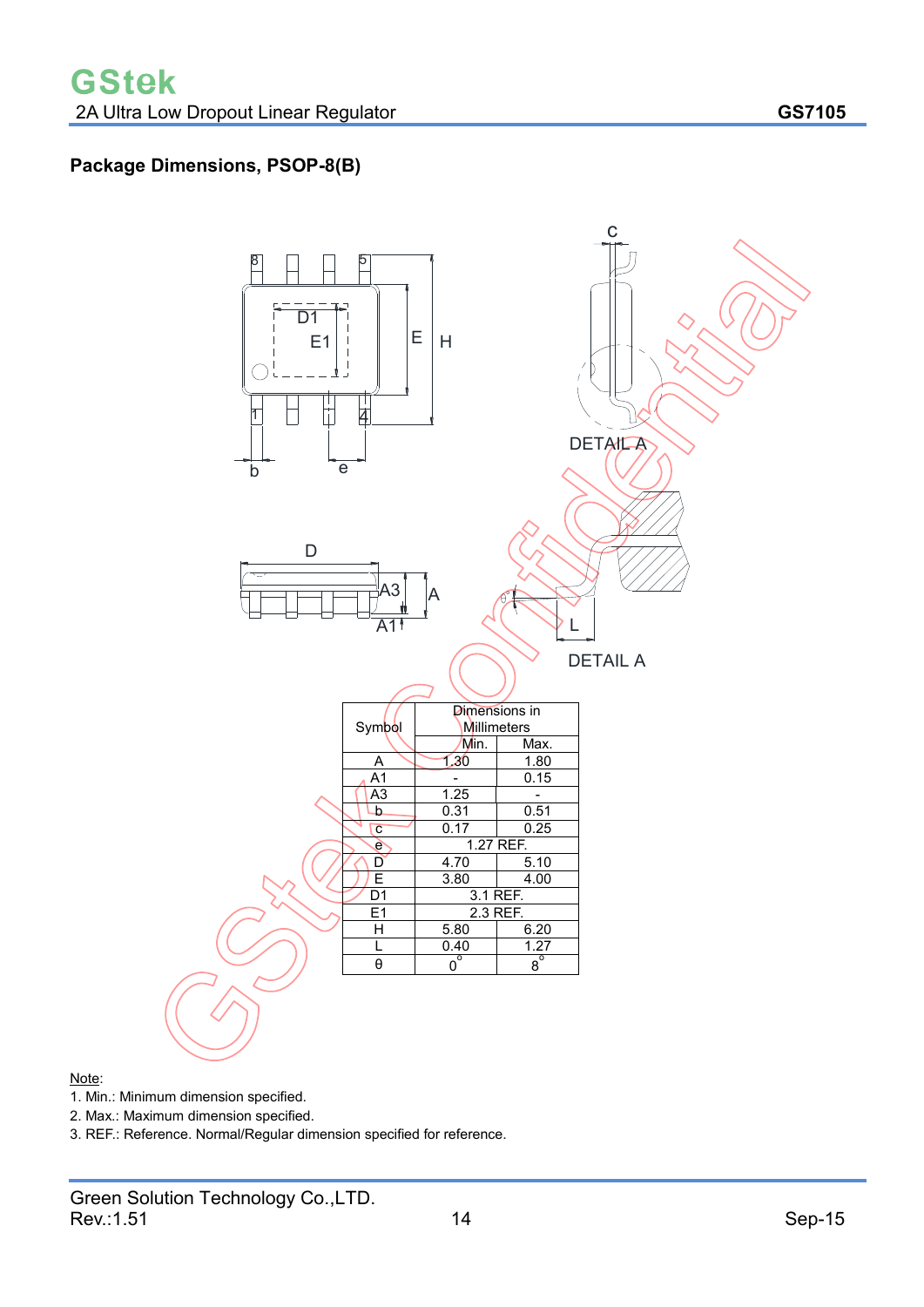### **Package Dimensions, TDFN10-3x3**



- 1. Min.: Minimum dimension specified.
- 2. Max.: Maximum dimension specified.
- 3. REF.: Reference. Normal/Regular dimension specified for reference.